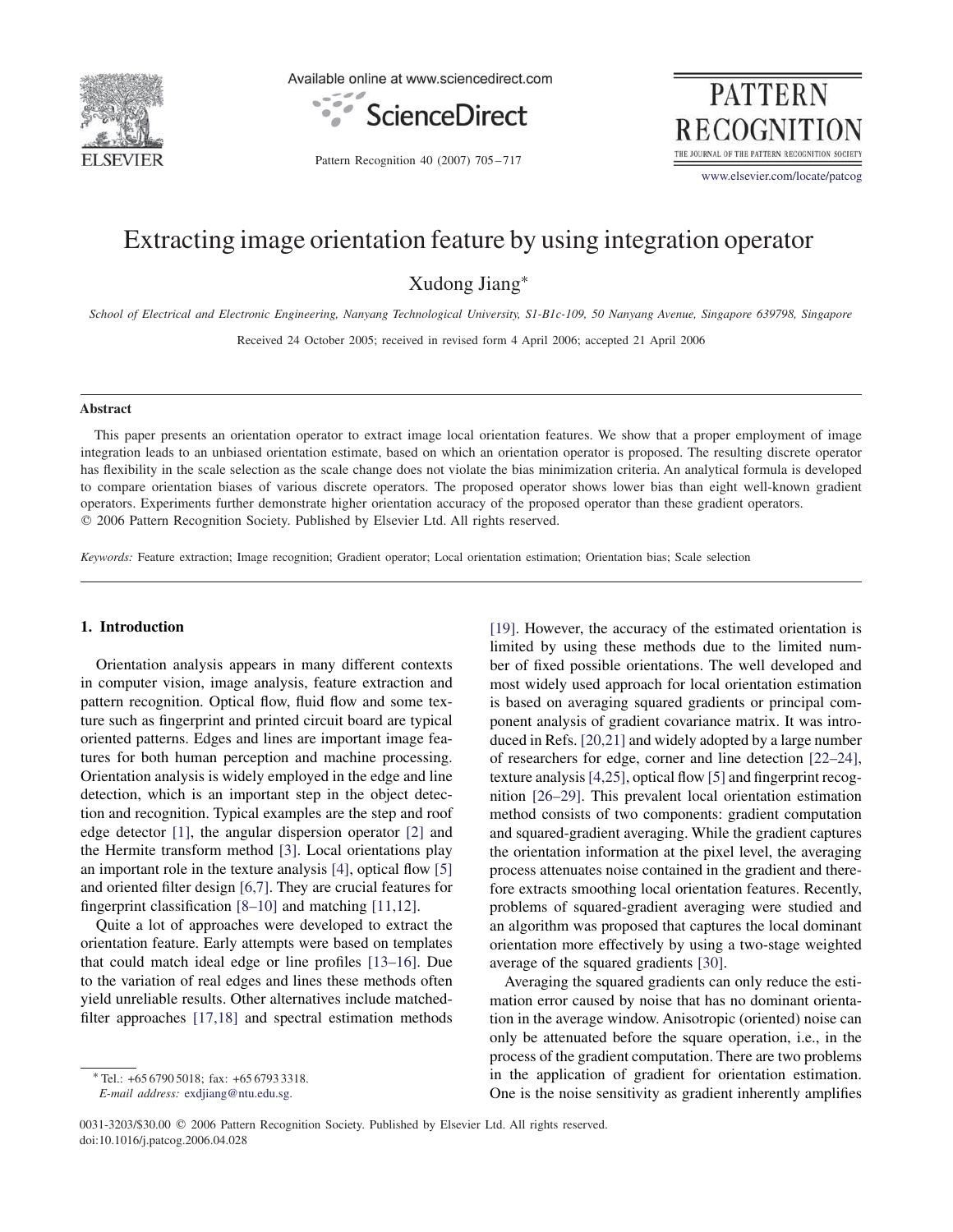the finer scale components (often noise) and suppresses the larger scale ones (often oriented pattern). The other is the orientation bias caused by the discrete operators that approximate to the differentiation. Many efforts were made to solve these two problems by designing various discrete operators. Pioneering attempts include Prewitt [31], Sobel, isotropic [14] and circular [32] operators. The well-known Canny operator [33] is approximated by the first Gaussian derivative  $\nabla G$ . Orientation of a certain scale can be robustly captured by the scale fitting of the Gaussian function. The pleasant properties of the ∇G operator were extensively discussed [34–37]. However, as we will see later, the  $\nabla G$  operator produces high orientation bias if its scale deviates from the optimal one of a given operator size. The truncation of the Gaussian function to a finite operator size is one of the causes. Small operators are often preferred in many practical applications to preserve the image orientation locality and to reduce the computation load. Various finite-size discrete operators were therefore designed to minimize the orientation bias. Examples include the directional derivative (DD) operator [22], consistent operator [38] and optimal operator [39]. However, the scales of these operators are fixed for a given support size as all coefficients of operators are used up to approximate to the continuous gradient. There is thus no flexibility to alter the operator scale for the desired noise attenuation.

Unlike gradient operators that approximate to the differentiation, we propose an orientation operator that approximates to the integration to alleviate problems of orientation bias and scale flexibility. We first propose a continuous operator that works on a finite support region and prove its unbiased bandpass orientation computation in the next section. Scalable discrete operators are obtained by approximating to the integration in Section 3. To compare the proposed operator with others, Section 4 develops an analytical formula to compute orientation biases of various discrete operators. Section 5 further tests and compares various operators with some synthetic and real images. Conclusions are drawn in Section 6.

### **2. Proposed continuous orientation operator**

For the local orientation estimation, we model the bandlimited continuous image  $f(x, y)$  locally as the sum of an oriented pattern and additive noise. In most practical applications, the oriented pattern can be approximated to have a constant orientation in a small local area within the operator window. Thus, an oriented image is locally modelled as

$$
f(x, y) = h(x \cos \theta + y \sin \theta) + n(x, y),
$$
 (1)

where  $h(t)$  is an arbitrary 1-D function ( $h : \mathbb{R} \to \mathbb{R}$ ),  $n(x, y)$ represents noise and  $\theta + \pi/2$  is the local orientation of the oriented pattern,  $-\pi/2 < \theta \le \pi/2$ .

The gradient can be represented by a complex variable as  $\nabla f(x, y) = f_x(x, y) + j f_y(x, y)$  where  $f_x(x, y)$  and

 $f_y(x, y)$  are the *x*- and *y*-differentials of image  $f(x, y)$ , respectively. For the oriented pattern (1) with  $n(x, y) = 0$ , we have  $\nabla f(x, y) = \cos \theta h'(t) + j \sin \theta h'(t)$  with  $h'(t) =$  $\partial h(t)/\partial t$ . We see that a non-zero gradient  $(h'(t) \neq 0)$  provides an unbiased orientation estimate (for  $n(x, y)=0$ ), since  $Im[\nabla f(x, y)]/Re[\nabla f(x, y)] = \tan \theta$ . The transfer function from  $f(x, y)$  to  $\nabla f(x, y)$  is

$$
T_{\nabla}(u, v) = 2\pi(-v + ju). \tag{2}
$$

Obviously, it is a high-pass filter that amplifies the finer scale components and suppresses the larger scale ones. Another problem is the difficulty of the discrete approximation to the image differentiation. Large orientation error occurs if a simple finite difference is used to approximate to the differentiation.

One solution is to apply a low-pass filter and transfer the image differentiation to the derivative of the filter's impulse response. The Gaussian derivative operator is the most widely used example because of some excellent features of Gaussian function. However, the truncation of the filter to a finite size damages some desired properties of Gaussian function such as orientation isotropy. As orientation feature is captured by image differentiations, the limited operator size results in orientation error even for noise-free patterns because the derivative property of the operator is damaged by the truncation. A number of efforts [22,38,39] were made to approximate to the differentiation with size-limited discrete operator. Although these approaches use up all operator coefficients for the differentiation approximation and hence fix the operator scale, as we will see later, their orientation biases still do not reach the minimum. The roughening effect of the differentiation brings the difficulty of having an accurate discrete approximation.

To circumvent the inherent roughening effect of differentiation and the truncation problem of the derivative filter, this work proposes to use integration instead of differentiation to extract the orientation feature. As we will see below, a proper employment of integration achieves unbiased bandpass orientation estimation with a finite squareshape support region. It therefore circumvents problems of the limited operator size and the roughening effect of the differentiation.

The proposed continuous operator is defined as a weighted sum of *y*- and *x*-integrations in interval  $2\Delta$  with shift  $\triangle$  as

$$
\mathcal{I}_R f(x, y) = \sum_{\Delta = -R}^{R} w_{\Delta} \left( \int_{y-\Delta}^{y+\Delta} f(x + \Delta, z) dz + j \int_{x-\Delta}^{x+\Delta} f(z, y + \Delta) dz \right),
$$
\n(3)

in a finite square-shape support area of size  $2R \times 2R$ .

For the symbolic simplicity, let  $\gamma(t) = \int h(t) dt$ ,  $\varepsilon =$  $\Delta(\cos\theta + \sin\theta)$  and  $\eta = \Delta(\cos\theta - \sin\theta)$ . For the oriented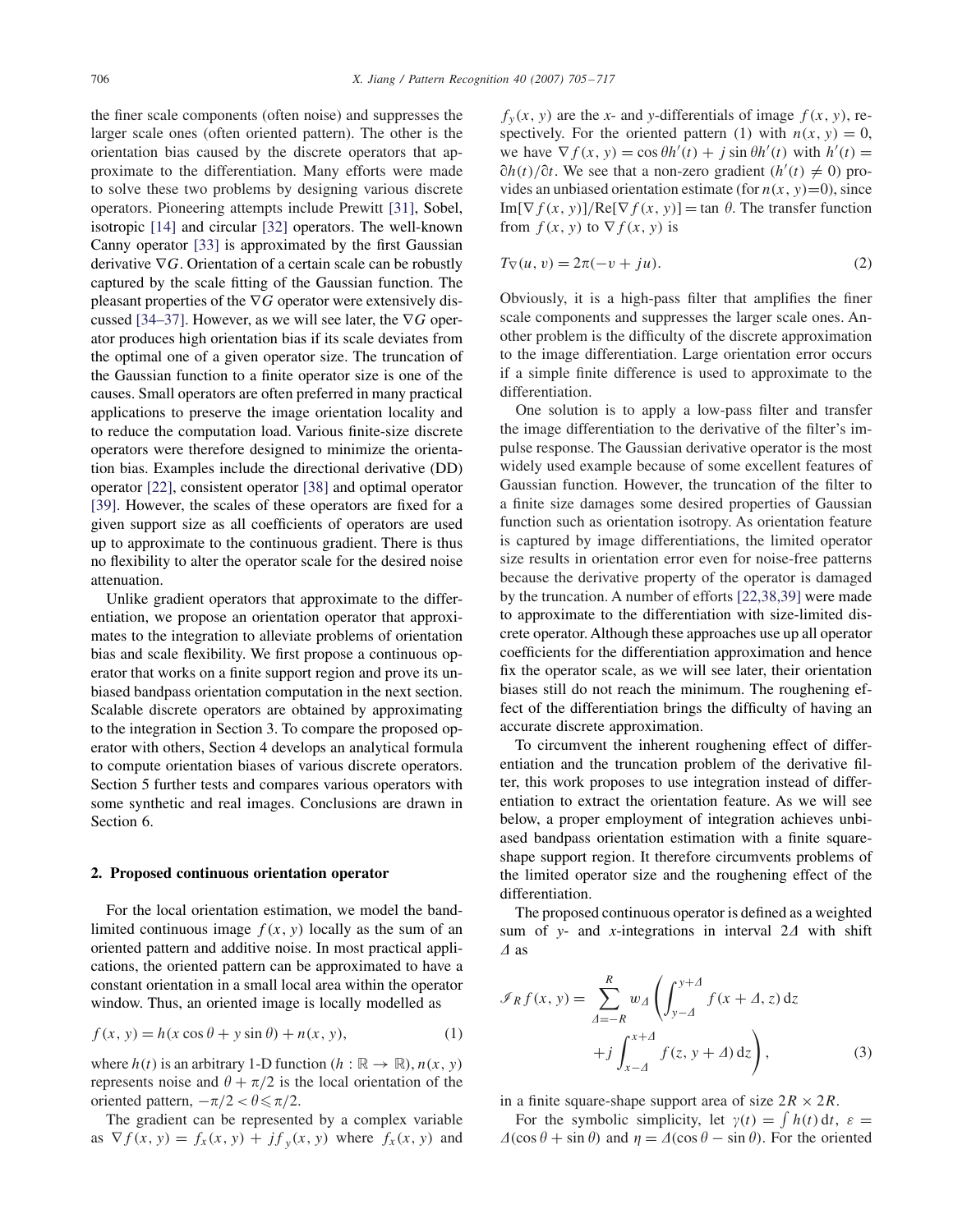pattern (1) with  $n(x, y) = 0$ , Eq. (3) can be expressed as

$$
\mathcal{I}_R f(x, y) = \sum_{\Delta = -R}^{R} w_{\Delta} \left[ \frac{\gamma(t + \varepsilon) - \gamma(t + \eta)}{\sin \theta} + j \frac{\gamma(t + \varepsilon) - \gamma(t - \eta)}{\cos \theta} \right],
$$
\n(4)

where  $t = x \cos \theta + y \sin \theta$ . With the constraint of  $w_{-4} = w_{4}$ , it is not difficult to rewrite Eq. (4) as

$$
\mathcal{I}_R f(x, y)
$$
  
=  $(\cos \theta + j \sin \theta) \sum_{\Delta=0}^R w_{\Delta}$   

$$
\times \frac{\gamma(t + \varepsilon) - \gamma(t + \eta) + \gamma(t - \varepsilon) - \gamma(t - \eta)}{\sin \theta \cos \theta}.
$$
 (5)

We see that the non-zero  $\mathcal{I}_R f(x, y)$  provides an unbiased orientation estimate independent of  $R$ ,  $\Delta$  and  $w_{\Delta}$ , since

$$
\frac{\text{Im}[\mathcal{I}_R f(x, y)]}{\text{Re}[\mathcal{I}_R f(x, y)]} = \tan \theta.
$$
 (6)

By using the translation property of the Fourier transform, it is not difficult to obtain the transfer function from  $f(x, y)$ to  $\mathcal{I}_R f(x, y)$  as

$$
T_{\mathcal{I}_R}(u, v) = \frac{2(-v + ju)}{\pi uv} \sum_{\Delta=0}^R w_{\Delta} \sin(2\pi \Delta u) \sin(2\pi \Delta v).
$$
\n(7)

Obviously, it is a bandpass filter comparing to the high-pass filter of the gradient (2).

Unlike gradient that amplifies the finer scale components (often noise) and suppresses the larger scale ones (often oriented pattern), the proposed operator provides an unbiased bandpass orientation estimate with the flexibility of scale selection by choosing the free parameter  $w_{\Delta}$ . The optimal scale match between the operator and the oriented pattern maximizes the noise reduction and therefore minimizes the orientation estimation error caused by noise. Moreover, the proposed operator facilitates unbiased bandpass orientation estimation using a finite square-shape support region. This circumvents the problem of size limited square-shape operator window in the practical applications. In addition, the discrete approximation to integration is in general more stable than that to differentiation because it is well known that the smoothness properties deteriorate in the process of differentiation [40]. Therefore, it is expected that the discrete version of the proposed operator is able to achieve lower orientation bias than various gradient operators. This will be demonstrated in the subsequent sections.

### **3. Proposed discrete orientation operator**

The proposed discrete orientation operator is a discrete approximation to the continuous operator (3) presented in the last section. We consider the discrete image  $\tilde{\mathfrak{f}}(k, l)$  sampled from a continuous image  $f(x, y)$  as  $\tilde{f}(k, l) = f(kT, lT)$ . By choosing  $\Delta = iT$  or  $\Delta = (i + 0.5)T$ ,  $i \in \mathbb{Z}$ , respectively, for operators centered at a pixel or at the middle point of four nearest pixels, we can obtain the discrete version of the operator (3) by only approximating to the 1-D integrations. Numeric quadrature formulae [41] such as the well-known Newton–Cotes formulae can be applied to compute numeric integration using sample points within the integration interval. However, the operator (3) contains integrations in the intervals  $2\Delta$  where  $|\Delta| < R$ . To fully make use of the data within the  $2R \times 2R$  operator window, we shall use data outside the integration interval as well for more accurate approximation. Therefore, we present the discrete approximation to the integration from the interpolation of the discrete function, with which data outside the integration interval are also used in the approximation.

We first approximate an unknown continuous integrand function  $r(t)$  at intermediate *t*-values,  $t \neq t_0 + iT$  by an interpolation polynomial that passes through the known sample points  $r_i = r(t_0 + iT)$ ,  $i = 0, 1, 2, ..., M$ , as

$$
r(t) \approx P_M(t) = \sum_{i=0}^{M} r_i \phi_i^M(t),
$$
\n(8)

where the  $M + 1$  functions  $\phi_i^M(t)$  are *M*th degree polynomials. Letting  $t = t_0 + sT$ , the Lagrange interpolation coefficients  $\phi_i^M(t)$  [41] are expressed as

$$
\phi_i^M(t) = \frac{(-1)^{M-i}}{M!} \binom{M}{i} \prod_{b=0, b \neq i}^M (s-b),\tag{9}
$$

where  $b \in \mathbb{Z}$ .

The integration of an unknown continuous integrand function  $r(t)$  is approximated by the integration of its interpolation polynomial  $P_M(t)$ . Substituting Eq. (9) into Eq. (8) yields

$$
\int_{t_p}^{t_q} r(t) dt \approx \int_{t_p}^{t_q} P_M(t) dt = \sum_{i=0}^{M} r_i \frac{(-1)^{M-i}}{M!} {M \choose i} T
$$

$$
\times \int_{s_p}^{s_q} \prod_{b=0, b \neq i}^{M} (s-b) ds,
$$
(10)

where  $s = (t - t_0)/T$ ,  $s_p = (t_p - t_0)/T$ ,  $s_q = (t_q - t_0)/T$  and  $0 \leq s_p$ ,  $s_q \leq M$ . Obviously, Eq. (10) is a weighted sum of  $r_i$ . Given *M*,  $s_p$  and  $s_q$ , the weights denoted by  $h_i^M(s_p, s_q)$  are computed by (ignoring the constant *T*)

$$
h_i^M(s_p, s_q) = \frac{(-1)^{M-i}}{M!} \binom{M}{i} \int_{s_p}^{s_q} \prod_{b=0, b \neq i}^M (s-b) \, \mathrm{d}s. \tag{11}
$$

Applying Eq. (10) with the integration interval  $t_q - t_p = 2\Delta$ , the polynomial degree  $M = 2R/T$  and  $i = m + M/2$  to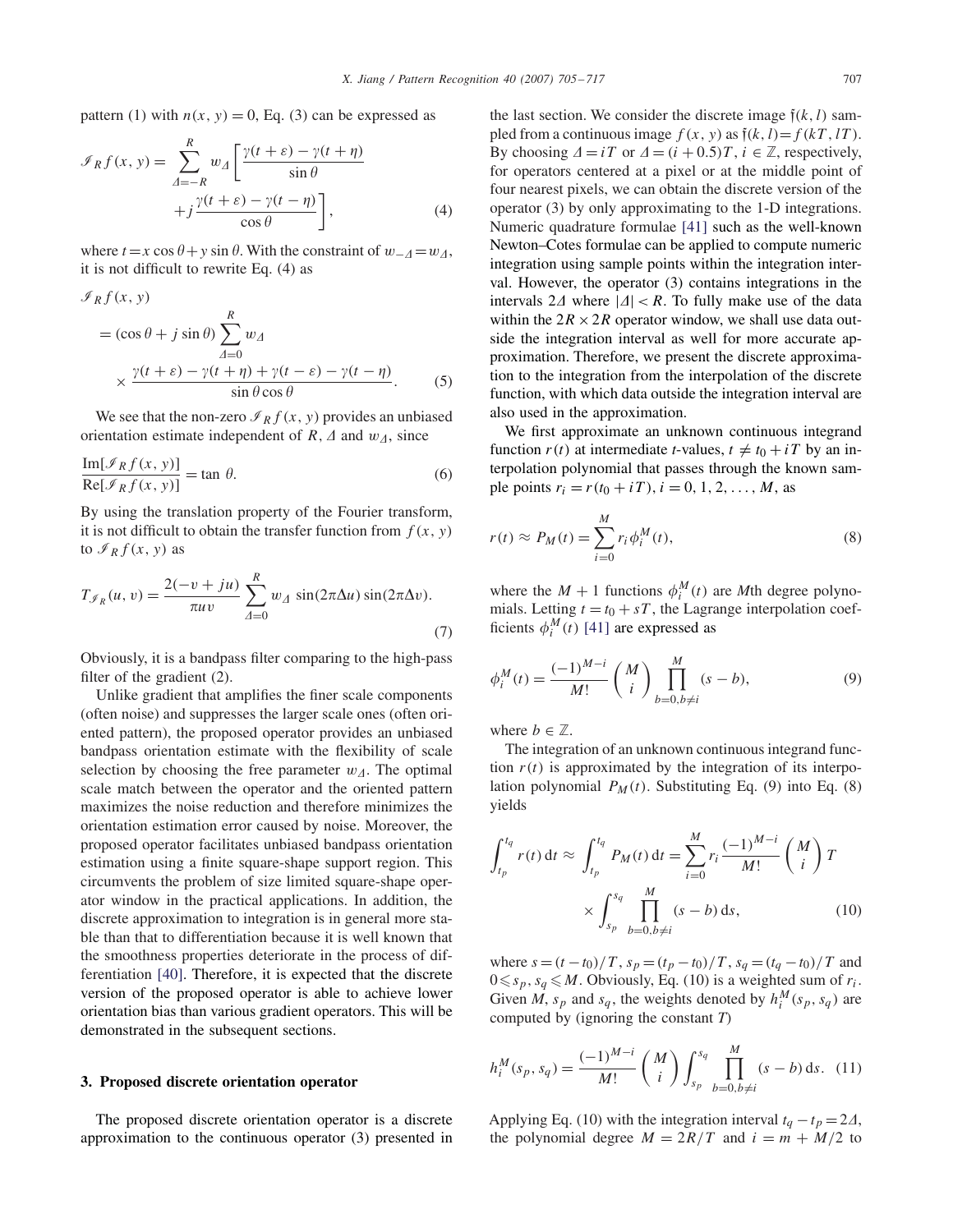Eq. (3), we obtain the discrete version of Eq. (3) as

$$
\mathcal{I}_M\mathfrak{f}(k,l) = \sum_{n=-M/2}^{M/2} w_n \sum_{m=-M/2}^{M/2} g_{m,n}^M[\mathfrak{f}(k+n,l+m) + j\mathfrak{f}(k+m,l+n)],
$$
\n(12)

where  $n = \frac{\Delta}{T}$ . Letting  $m_- = \frac{M}{2} - m$ ,  $m_+ = \frac{M}{2} + m$ ,  $n_ - = M/2 - n$  and  $n_ + = M/2 + n$  for symbolic simplicity, the weights  $g_{m,n}^M$  are obtained from Eq. (11) as

$$
g_{m,n}^M = h_{m+}^M(n_-, n_+)
$$
  
= 
$$
\frac{(-1)^{m_-}}{m_-!m_+!} \int_{n_-}^{n_+} \prod_{b=0, b \neq m_+}^M (s - b) \, ds,
$$
 (13)

where  $\{M, m_-, m_+, n_-, n_+, b\}$  ∈ ℤ. From Eq. (13) it is easy to prove that  $g_{-m,n}^M = g_{m,n}^M$  and  $g_{m,-n}^M = -g_{m,n}^M$ . This means that we need only tabulate the values of  $g_{m,n}^M$  for  $m \ge 0$  and  $n > 0$ . Table 1 shows  $g_{m,n}^M$  computed by Eq. (13) for *M* from 2 to 7.

Formula (12) with the fixed coefficients  $g_{m,n}^M$  computed by Eq. (13) and a free parameter  $w_n$  is our proposed discrete orientation operator  $\{o_{m,n}^M\} = \{w_n g_{m,n}^M\}$  of size  $(M + 1) \times$  $(M + 1)$ . For example, the 4  $\times$  4 and 5  $\times$  5 operators with  $w_n \equiv 1$  can be obtained from Table 1 as

$$
\begin{bmatrix} -0.3750 & -1.1250 & -1.1250 & -0.3750 \ 0.0417 & -0.5417 & -0.5417 & 0.0417 \ -0.0417 & 0.5417 & 0.5417 & -0.0417 \ 0.3750 & 1.1250 & 1.1250 & 0.3750 \ \end{bmatrix}
$$
 and  
\n
$$
\begin{bmatrix} -0.3111 & -1.4222 & -0.5333 & -1.4222 & -0.3111 \ 0.0111 & -0.3778 & -1.2667 & -0.3778 & 0.0111 \ 0 & 0 & 0 & 0 \ -0.0111 & 0.3778 & 1.2667 & 0.3778 & -0.0111 \ 0.3111 & 1.4222 & 0.5333 & 1.4222 & 0.3111 \end{bmatrix}.
$$

The parameter  $w_n$  is used to change the operator's scale or frequency selection, which does not violate the optimizing regularization of the unbiased orientation estimation. Thus, the weights  $w_n$  provide us freedom to control the operator scale. This feature is very useful because the scale match between the operator and the oriented pattern maximizes the noise reduction and therefore minimizes the orientation estimation error caused by noise. In general, we can choose any  $w_n$  ( $w_n \in \mathbb{R}^+$ ) with  $w_{-n} = w_n$  to achieve a desired scale for a specific application. While not limiting ourselves from other possible choices, we use a Gaussian function  $w_n=\exp(-n^2/2\sigma^2)$  in this work so that we can easily adjust the operator scale by varying  $\sigma$  only.

#### **4. Characteristics of the discrete operators**

There are two error sources of the orientation estimation if discrete operators are employed. One is the orientation bias

Table 1 Proposed discrete orientation operator coefficients  $g_{m,n}^M$  of various orders *M* for  $m \ge 0$  and  $n > 0$ 

| M              | $\boldsymbol{n}$ | $m = 0/0.5$ | $m = 1/1.5$ | $m = 2/2.5$ | $m = 3/3.5$ |
|----------------|------------------|-------------|-------------|-------------|-------------|
| 2              | 1                | 1.3333      | 0.3333      |             |             |
| 3              | 0.5              | 0.5417      | $-0.0417$   |             |             |
|                | 1.5              | 1.1250      | 0.3750      |             |             |
| $\overline{4}$ | 1                | 1.2667      | 0.3778      | $-0.0111$   |             |
|                | 2                | 0.5333      | 1.4222      | 0.3111      |             |
| 5              | 0.5              | 0.5569      | $-0.0646$   | 0.0076      |             |
|                | 1.5              | 1.0875      | 0.4312      | $-0.0187$   |             |
|                | 2.5              | 0.8681      | 1.3021      | 0.3299      |             |
| 6              | 1                | 1.2402      | 0.3976      | $-0.0190$   | 0.0013      |
|                | 2                | 0.7026      | 1.2952      | 0.3619      | $-0.0085$   |
|                | 3                | 1.9429      | 0.1929      | 1.5429      | 0.2929      |
| 7              | 0.5              | 0.5648      | $-0.0788$   | 0.0155      | $-0.0016$   |
|                | 1.5              | 1.0730      | 0.4574      | $-0.0333$   | 0.0029      |
|                | 2.5              | 0.9249      | 1.1998      | 0.3867      | $-0.0114$   |
|                | 3.5              | 1.2108      | 0.5359      | 1.4490      | 0.3042      |

caused by the finite operator size and discrete approximation to the continuous function, which occurs even for a noisefree oriented pattern. The other is noise which needs to be attenuated by scale fitting of the operator to the oriented pattern. In this section we compare various discrete operators based on their scales and orientation biases.

The operator's scale represented by the transfer function can be obtained by the discrete Fourier transform of the operator. As the transfer functions of all discrete gradient operators are bandpass filters, we divide them by the transfer function of true gradient  $2\pi(-v + iu)$  and call the quotients pre-filter. It is easier to compare them by their bandwidths since pre-filters of all operators are low-pass filters.

We have not found any analytical formula in literature that calculates the orientation bias of discrete operators. As different operators were designed by different criteria, it is helpful to develop some means of bias computation to assess various operators. Orientation bias is defined by the difference between the true orientation and the expectation of its estimates. The expectation is measured by the ensemble average over all possible states of a noise-free pattern with the same constant orientation within the operator window. Since orientation has period of  $\pi$  and discontinuity at  $\pm \pi/2$ and the phase of the operator's output has period of  $2\pi$ , the direct average of orientations or operator's outputs is problematic. A solution is to average the squared outputs of the operator. It has been proven in Ref. [29] that the squared gradient average leads to the same result as that of the orientation tensor or principal component analysis of gradient covariance matrix. The half angle of the average squared output of an operator represents the expectation of its orientation estimates.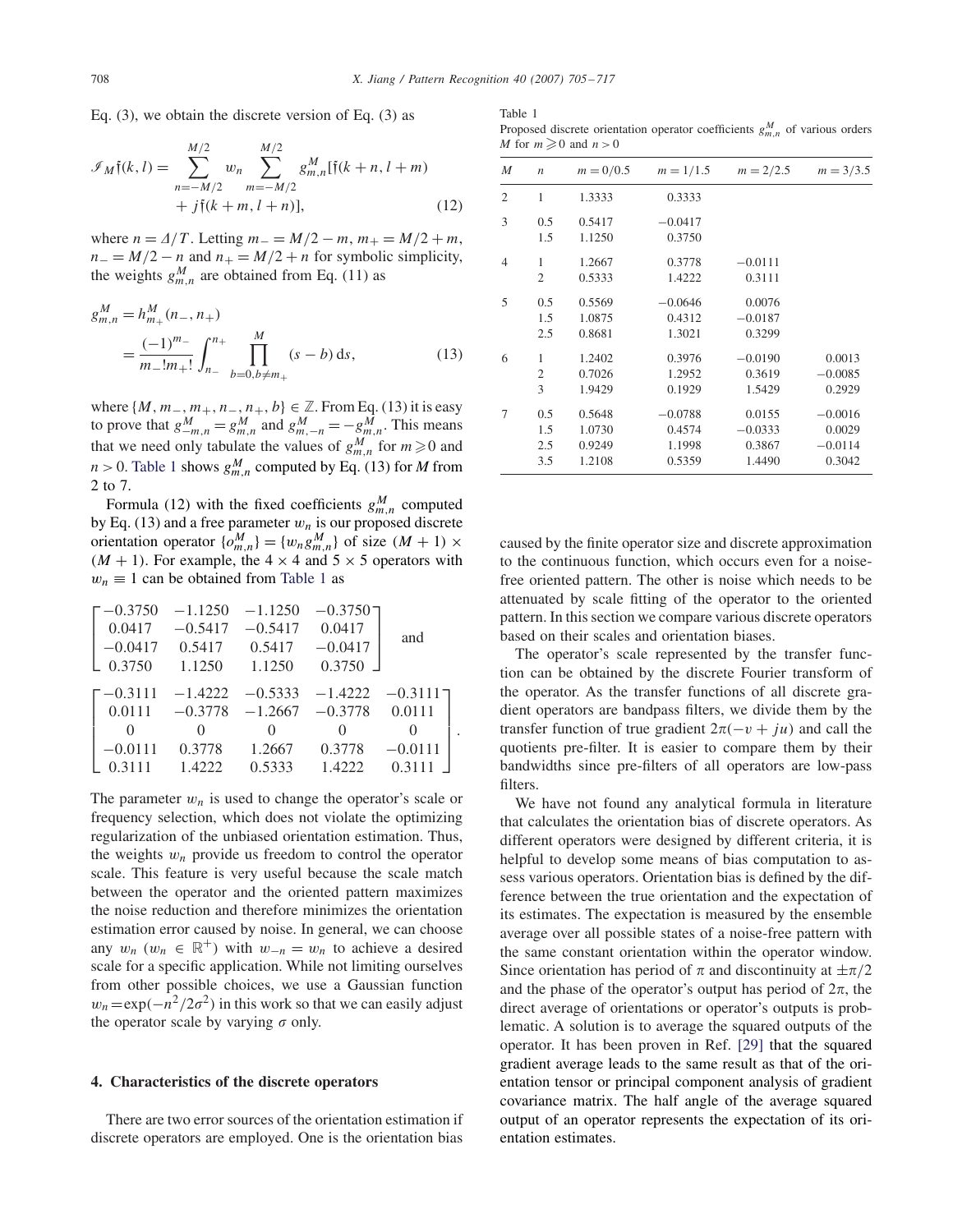The output of applying an orientation operator  $\{o_{m,n}^M\}$  to a discrete image  $\mathfrak{f}(k, l)$  can be expressed as

$$
\mathcal{O}_M\mathfrak{f}(k,l) = \sum_{n=-M/2}^{M/2} \sum_{m=-M/2}^{M/2} o_{m,n}^M[\mathfrak{f}(k+n, l+m) + j\mathfrak{f}(k+m, l+n)].
$$
\n(14)

The ensemble average of  $(\mathcal{O}_M\mathfrak{f}(k, l))^2$  over all possible states of  $f(k, l)$  is expressed as

$$
E_{\tilde{\dagger}}[(\mathcal{O}_M\tilde{\dagger}(k,l))^2] = E_{\tilde{\dagger}}[A^2(k,l)] - E_{\tilde{\dagger}}[B^2(k,l)] + 2jE_{\tilde{\dagger}}[A(k,l)B(k,l)],
$$
 (15)

where

$$
A(k,l) = \sum_{n=-M/2}^{M/2} \sum_{m=-M/2}^{M/2} o_{m,n}^M \mathfrak{f}(k+n, l+m), \tag{16}
$$

If we denote the sum term in Eq. (20) by  $G_{\omega}^{M}(\sin \theta, \cos \theta)$ , i.e.

$$
G_{\omega}^{M}(\sin \theta, \cos \theta) = \sum_{m=e}^{M/2} \sum_{n=e}^{M/2} \alpha_{m} o_{m,n}^{M}
$$
  
× cos( $\omega m \sin \theta$ ) sin( $\omega n \cos \theta$ ), (21)

we have  $\mathfrak{A}(\omega) = 2jH(\omega)G_{\omega}^{M}(\sin \theta, \cos \theta)$ .

Similarly, we have  $\mathfrak{B}(\omega) = 2jH(\omega)G_{\omega}^{M}(\cos\theta, \sin\theta),$ where

$$
G_{\omega}^{M}(\cos\theta,\sin\theta) = \sum_{m=e}^{M/2} \sum_{n=e}^{M/2} \alpha_{m} \omicron_{m,n}^{M}
$$
  
× cos( $\omega m \cos \theta$ ) sin( $\omega n \sin \theta$ ). (22)

Thus, the orientation bias  $b_M$  of a discrete operator is computed by

$$
b_M = \frac{1}{2} \tan^{-1} \frac{2 \int_{-\pi}^{\pi} |H(\omega)|^2 G_{\omega}^M(\sin \theta, \cos \theta) G_{\omega}^M(\cos \theta, \sin \theta) d\omega}{\int_{-\pi}^{\pi} |H(\omega)|^2 [G_{\omega}^{M^2}(\sin \theta, \cos \theta) - G_{\omega}^{M^2}(\cos \theta, \sin \theta)] d\omega} - \theta.
$$
 (23)

$$
B(k,l) = \sum_{n=-M/2}^{M/2} \sum_{m=-M/2}^{M/2} o_{m,n}^M \mathfrak{f}(k+m, l+n).
$$
 (17)

For a noise-free pattern with constant orientation within the operator window  $\mathfrak{f}(k, l) = h(k \cos \theta + l \sin \theta)$ , Eq. (16) can be rewritten as

$$
A(k, l) = A_1(t) = \sum_{n=-M/2}^{M/2} \sum_{m=-M/2}^{M/2} o_{m,n}^M
$$
  
× h(t + n cos θ + m sin θ), (18)

where  $A_1(t)$  and  $h(t)$  are 1-D functions and  $t = k \cos \theta + \epsilon$  $l \sin \theta$ .

As  $h(t)$  goes through all states of a noise-free pattern  $\mathfrak{f}(k, l)$  with *t* varying form  $-\infty$  to  $\infty$ , we can use the average over *t* to replace the ensemble average over f. Based on Parseval's Theorem we have

$$
E_{\mathfrak{f}}[A^2(k,l)] = \sum_{t=-\infty}^{\infty} A_1^2(t) = \frac{1}{2\pi} \int_{-\pi}^{\pi} |\mathfrak{A}(\omega)|^2 d\omega, \qquad (19)
$$

where  $\mathfrak{A}(\omega)$  is the Fourier transform of  $A_1(t)$ .

Using the translation property of the Fourier transform and the symmetry property of  $o_{m,n}^M$  ( $o_{-m,n}^M = o_{m,n}^M$ ,  $o_{m,-n}^M = o_{m,n}^M$ )  $-o_{m,n}^M$ ), it is not too difficult to have

$$
\mathfrak{A}(\omega) = 2j H(\omega) \sum_{m=e}^{M/2} \sum_{n=e}^{M/2} \alpha_m o_{m,n}^M
$$
  
× cos( $\omega m$  sin  $\theta$ ) sin( $\omega n$  cos  $\theta$ ), (20)

where  $H(\omega)$  is the Fourier transform of  $h(t)$ ,  $\alpha_0 = 1$  and  $\alpha_m = 2$  for  $m > 0$ .  $e = 0.5$  and 0, respectively, for odd and even numbers of *M*.  $\{m, n\} - e \in \mathbb{Z}$ .

For a single frequency oriented pattern, the bias is simply computed by

$$
b_M = \frac{1}{2} \tan^{-1} \frac{2G_{\omega}^M (\sin \theta, \cos \theta) G_{\omega}^M (\cos \theta, \sin \theta)}{G_{\omega}^{M^2} (\sin \theta, \cos \theta) - G_{\omega}^{M^2} (\cos \theta, \sin \theta)} - \theta.
$$
\n(24)

The developed formulae (23) and (24) can be used to compute the orientation bias of any discrete operator  $\{o_{m,n}^M\}$  as long as it extracts the orientation feature by the phase of the output of Eq. (14) and holds the symmetry property  $(o_{-m,n}^M = o_{m,n}^M, o_{m,-n}^M = -o_{m,n}^M)$ . Orientation biases of all nine operators used in the comparison of this paper can be computed by Eq.  $(23)$  or  $(24)$ .

We first compare the proposed  $3 \times 3$  operator with the well-known Prewitt [31], isotropic [14], Sobel, circular [32], optimal [39] and consistent [38] operators. All of them except Prewitt operator were designed based on some criteria of isotropy, circularity, orientation invariance and consistency. In addition, a  $3 \times 3$  Gaussian derivative operator  $\nabla G$ with suggested  $\sigma = 0.5$  in Refs. [34,38] is also included in the comparison. The pre-filters' transfer characteristics of these operators are illustrated in Fig. 1a. Their average radial bandwidths over all directions are recorded in Table 2. They range from 0.202 to 0.238. According to the maximal bandwidth, the test oriented patterns are chosen to have unity power spectrum in (0, 0.238] and zero outside. Fig. 1b plots the orientation estimation biases of the above operators against the true orientations of the test patterns computed by Eq. (23). Table 2 records the maximal biases (over all true orientations) in degree. Fig. 1b and Table 2 demonstrate that our proposed  $3 \times 3$  operator achieves the lowest orientation estimation bias by a significant margin.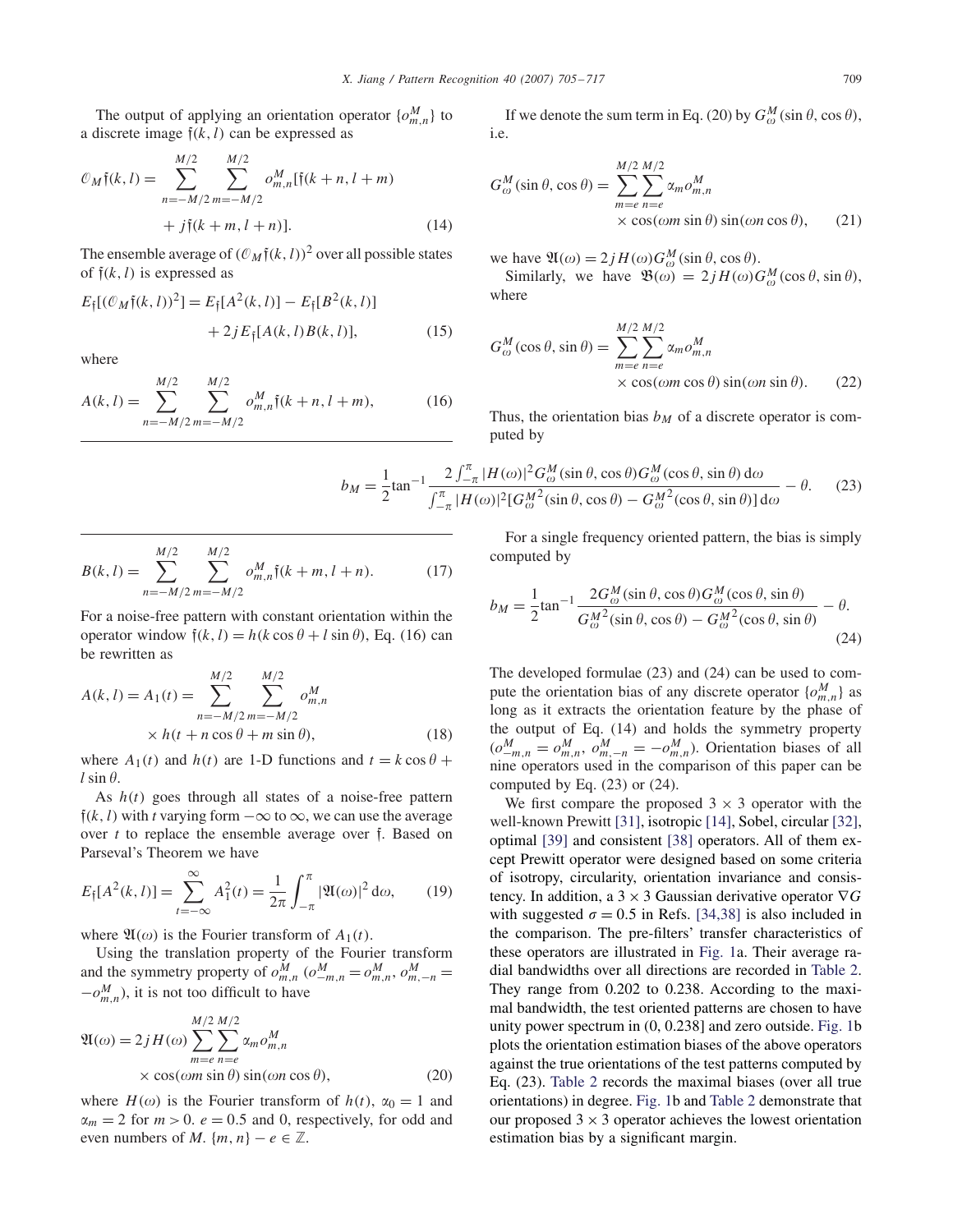

Fig. 1. Pre-filters' transfer characteristics of various  $3 \times 3$  operators and their orientation estimation biases. (a) Contours of height 0.5 of the square amplitude transfer function, (b) biases against the true orientation computed by Eq. (23).

The bandwidths of the  $5 \times 5$  consistent, optimal and DD [22] operators and the  $7 \times 7$  optimal and DD operators are 0.150, 0.149, 0.163 and 0.124, 0.129, respectively. According to the maximum bandwidths, the test oriented patterns are chosen to have unity power spectrum in (0, 0.163] and (0 0.129] for the  $5 \times 5$  and  $7 \times 7$  operators, respectively, and zero outside. Fig. 2 plots the pre-filters' characteristics of the optimal and DD operators. We do not plot the consistent operator since it is very close to the optimal operator and the maximal operator size given in Ref. [38] is  $5 \times 5$ . The proposed and  $\nabla G$  operators larger than 3  $\times$  3 are scalable.

For the  $5 \times 5 \nabla G$  operator,  $\sigma = 0.8$  and 0.96 were suggested in Refs. [34,38,39], respectively. For the  $7 \times 7 \nabla G$  operator,  $\sigma = 1.12$  was suggested in Ref. [39]. We test the  $5 \times 5$  $\nabla G$  operator with five different  $\sigma$  values (0.55, 0.8, 0.96, 1.25 and 1.55) and the 7  $\times$  7  $\nabla G$  operator with  $\sigma$  values of 0.6, 0.95, 1.12, 1.7 and 2.3. For comparison, we choose the  $\sigma$  values of the proposed operators that lead to the same bandwidths as those of the ∇G operators, respectively. For these two scalable operators, Fig. 2 plots their pre-filters' characteristics of the smallest and the largest scales used in the test. Table 2 numerically records the maximal orientation estimation biases (over all true orientations) of various operators computed by Eq. (23) and the pre-filters' bandwidths. The  $\sigma$  values used for the two scalable operators are also indicated in Table 2.

Table 2 demonstrates that the proposed operators achieve the lowest orientation estimation biases for all tested scales. The highest bias of the proposed operator is lower than the lowest bias of all other operators. Moreover, the highest bias of the proposed  $5 \times 5$  operator is even lower than the lowest bias of all other  $7 \times 7$  operators. We see that the bias of the  $\nabla G$  operator is very sensitive to the  $\sigma$  value. The scale flexibility of the  $\nabla G$  operator is therefore at a price of the high orientation bias. In contrast to that and the fixed scale of other operators, a conspicuous advantage of the proposed operator is that it keeps low bias for various different scales. This facilitates an accurate and noise robust orientation estimate by adjusting its scale freely without sacrificing the low orientation bias. The optimal scale fitting between the operator and the oriented pattern maximizes the noise reduction and therefore minimizes the orientation estimation error caused by noise.

For the application of pre-designed operators in an online system, the computational consumption is an important issue. For symbolic simplicity, we consider the even number *N* of an  $N \times N$  symmetric operator, which has  $N^2/4$  different absolute values of coefficients. For efficient computation, we first add/subtract the four image pixels that have the same absolute coefficient value. The  $3N^2/4$  arithmetic operations produce  $N^2/4$  pixel sums, which are multiplied by the corresponding operator coefficients. Finally,  $N^2/4 - 1$ additions compute the real or imaginary part of the operator's output. For the multi-scale processing, if *q* outputs using the same operator size but different scales are to be computed, we need

$$
C_c^N(q) = 3N^2/4 + q(N^2/4 + N^2/4 - 1)
$$
  
= 3N^2/4 + q(N^2/2 - 1) (25)

arithmetic operations for conventional operators,  $q \geq 1$ . This is because the scale change results in changes of all operator coefficients in general. For the proposed operator, however,  $g_{m,n}^{N-1}$  is fixed and the scale is adjusted by varying  $w_n$  only. Therefore, after the  $3N^2/4$  pixel additions, we need  $N^2/4$  multiplications for only once. Then,  $N/2$  results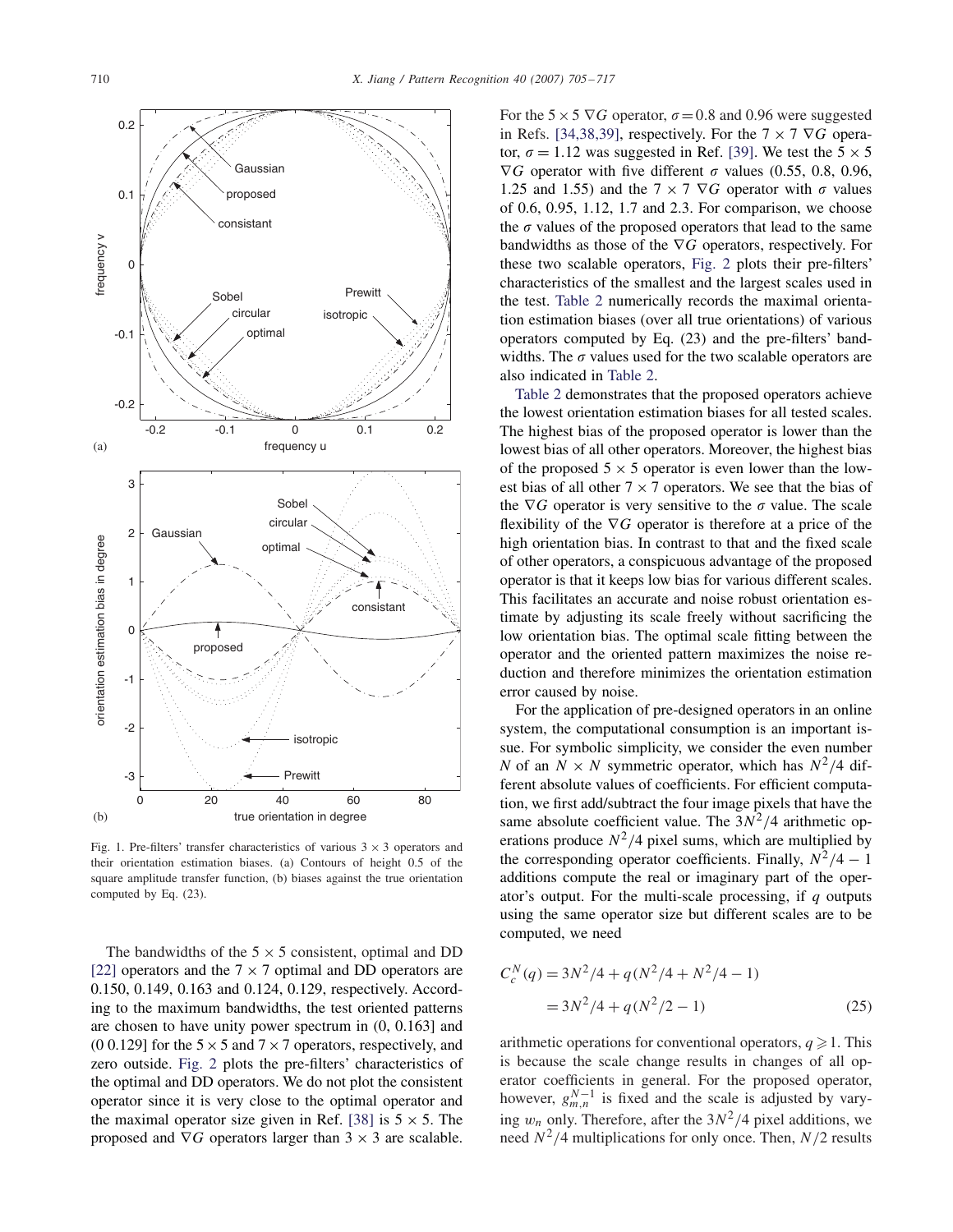Table 2 Pre-filters bandwidths and orientation estimation biases of various operators

| $3 \times 3$    | Bandwidth | <b>Bias</b>     | $5 \times 5$     | Bandwidth | <b>Bias</b> | $7 \times 7$     | Bandwidth | <b>Bias</b> |
|-----------------|-----------|-----------------|------------------|-----------|-------------|------------------|-----------|-------------|
| Consistent      | 0.215     | 1.0120          | Consistent       | 0.150     | 0.0573      |                  |           |             |
| Optimal         | 0.214     | 1.1024          | Optimal          | 0.149     | 0.0829      | Optimal          | 0.124     | 0.0102      |
|                 |           |                 | DD.              | 0.163     | 0.0990      | DD               | 0.129     | 0.2802      |
| $\nabla G(0.5)$ | 0.238     | 1.3585          | $\nabla G(0.55)$ | 0.225     | 0.3858      | $\nabla G(0.60)$ | 0.213     | 0.1174      |
| Prewitt         | 0.202     | 3.2827          | $\nabla G(0.80)$ | 0.168     | 0.0785      | $\nabla G(0.95)$ | 0.139     | 0.0189      |
| Isotropic       | 0.206     | 2.4173          | $\nabla G(0.96)$ | 0.147     | 0.3759      | $\nabla G(1.12)$ | 0.121     | 0.1201      |
| Circular        | 0.212     | 1.4327          | $\nabla G(1.25)$ | 0.130     | 1.1926      | $\nabla G(1.70)$ | 0.094     | 1.2845      |
| Sobel           | 0.212     | 1.5178          | $\nabla G(1.55)$ | 0.124     | 2.6574      | $\nabla G(2.30)$ | 0.086     | 2.4305      |
| Proposed        | 0.225     | 0.1766          | pro.(0.42)       | 0.225     | 0.0032      | pro.(0.59)       | 0.213     | 0.0001      |
|                 |           |                 | pro.(0.81)       | 0.168     | 0.0005      | pro.(0.92)       | 0.139     | 0.0000      |
|                 |           |                 | pro.(1.00)       | 0.147     | 0.0030      | pro.(1.15)       | 0.121     | 0.0001      |
|                 |           | $\qquad \qquad$ | pro.(1.58)       | 0.130     | 0.0061      | pro.(1.93)       | 0.094     | 0.0002      |
|                 |           |                 | pro.(4.26)       | 0.124     | 0.0076      | pro.(5.94)       | 0.086     | 0.0004      |



Fig. 2. Pre-filters' transfer characteristics of various operators. Contours of height 0.5 of the square amplitude transfer functions for (a)  $5 \times 5$  and (b) 7 × 7 operators. The smaller/larger circles of the proposed and ∇G operators are for the largest/smallest scales used in the test.

corresponding to the same  $w_n$  are summed together for each of the  $N/2$  different  $w_n$  so that  $N/2(N/2-1)=N(N-2)/4$ additions are needed, again for only once. Finally, for each of the *q* scales,  $N/2$  multiplications and  $N/2 - 1$  additions compute the real or imaginary part of the operator's output. As a result, we need

$$
C_p^N(q) = 3N^2/4 + N^2/4 + N(N - 2)/4
$$
  
+  $q(N/2 + N/2 - 1)$   
=  $5N^2/4 - N/2 + q(N - 1)$  (26)

arithmetic operations for  $q > 1$ . Note that  $C_p^N(1) = C_c^N(1)$ because  $\{w_n g_{m,n}^{N-1}\}\)$  can be pre-computed for the single scale application. Fig. 3 shows the number of arithmetic operations against the number of scales calculated by Eq. (25) and (26) for the conventional and proposed operators. The computational efficiency of the proposed operator for the multiscale processing is visible from Fig. 3.



Fig. 3. Number of arithmetic operations against the number of scales for the proposed (solid line) and conventional (dashed line) operators of size  $N \times N$ .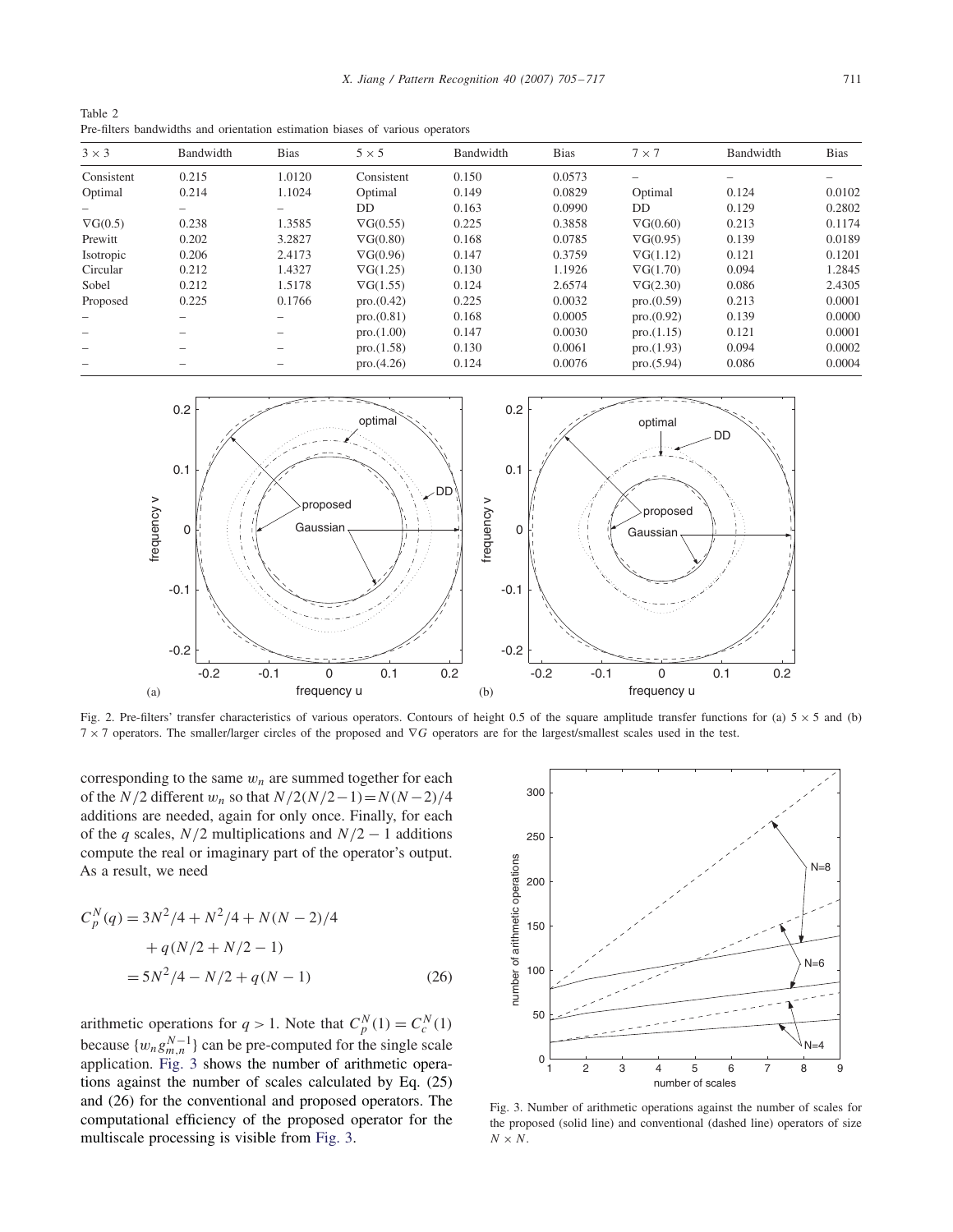# **5. Experiments**

# *5.1. Testing with synthetic images*

A  $256 \times 256$  Fresnel pattern shown in Fig. 4a and a  $220 \times 512$  image consisting of a step edge with the orientation of 22.5◦ are generated. The Fresnel pattern has all possible, variable orientations and a wide frequency range. The step edge has the gray value of *d* in one edge side and −d in the other side. Its power spectrum spreads over the whole frequency range. Gaussian white noise with standard deviation  $\sigma_n$  is used to contaminate test images. Fig. 4b shows a sample image of the contaminated Fresnel pattern.

Images are divided into blocks of size  $9 \times 9$  and the dominant orientation of each block is computed by the average of the squared operator outputs in the block. For Fresnel pattern, orientations of all blocks except the innermost four are used in the accuracy test. For the step edge, orientation of the block most close to the edge in each block row is selected for test. We test the estimation accuracy for noisefree, lighter- and heavier-contaminated images. The lighter contaminated images have signal-to-noise ratio of 9 db for Fresnel pattern and  $d/\sigma_n = 4$  for step edge. The heavier contaminated images have signal-to-noise ratio of 0 db for Fresnel pattern and  $d/\sigma_n = 2$  for step edge. We calculate the mean square root of the estimation errors and record it in Table 3.

Table 3 shows that the proposed  $3 \times 3$  operator achieves the smallest orientation estimation errors among all  $3 \times 3$ operators for the step edges with all the three different noise levels. Although the proposed  $3 \times 3$  operator outperforms all other  $3 \times 3$  operators by a significant margin for the noisefree Fresnel pattern, it has the second largest errors for the contaminated ones due to its second largest bandwidth (see Fig. 1a and Table 2). The proposed  $3 \times 3$  operator is not scalable as we have only  $w_1 = w_{-1}$ . Varying the value of  $w_1$  does not change the operator scale.

For the proposed and  $\nabla G$  operators of size 5  $\times$  5 and  $7 \times 7$ , we apply different values of scale  $\sigma$  to the heavy contaminated images and choose the  $\sigma$  values that achieve the minimal orientation error. Table 3 records the orientation estimation errors of various operators and the corresponding  $\sigma$  values. It shows that the proposed  $5\times 5$  and  $7\times 7$  operators achieve the smallest orientation estimation errors compared to all other operators of the same size for both the oriented patterns and all three different noise levels.

## *5.2. Testing with real images*

Two real fingerprints, one of which has good and the other bad quality shown in Fig. 5, are used for testing. The dominant orientation of each  $9 \times 9$  image block is estimated by the average squared operator output in the block. As the true local orientations of a real image are unknown, we rotate each image block by 45◦ and then estimate its dominant orientation again. The difference between the two orientation estimates should be 45◦ in expectation. However, it usually deviates from 45◦ due to the different biases at different true orientations (see Fig. 1b). Furthermore, the original and rotated blocks have some different pixels due to the square shape of the block, which also affects the orientation difference. Therefore, the deviation of the orientation difference from the rotation angle indirectly reflects the operator's bias and noise robustness. The mean square root of the deviations (in degree) over the fingerprint is shown in Table 4. We call it indirect error to differentiate it from the error against the true orientation.

Table 4 shows that the proposed  $3 \times 3$  operator outperforms all other operators for the good fingerprint. For the bad fingerprint, it has higher indirect error than some other operators due to its wider bandwidth. For the proposed and  $\nabla G$  operators of size 5  $\times$  5 and 7  $\times$  7, various different  $\sigma$ values are tested to find the best scales that achieve the minimal errors. The best scales of the proposed  $(5 \times 5)/(7 \times 7)$ 



Fig. 4. (a) A Fresnel pattern and (b) its noisy version.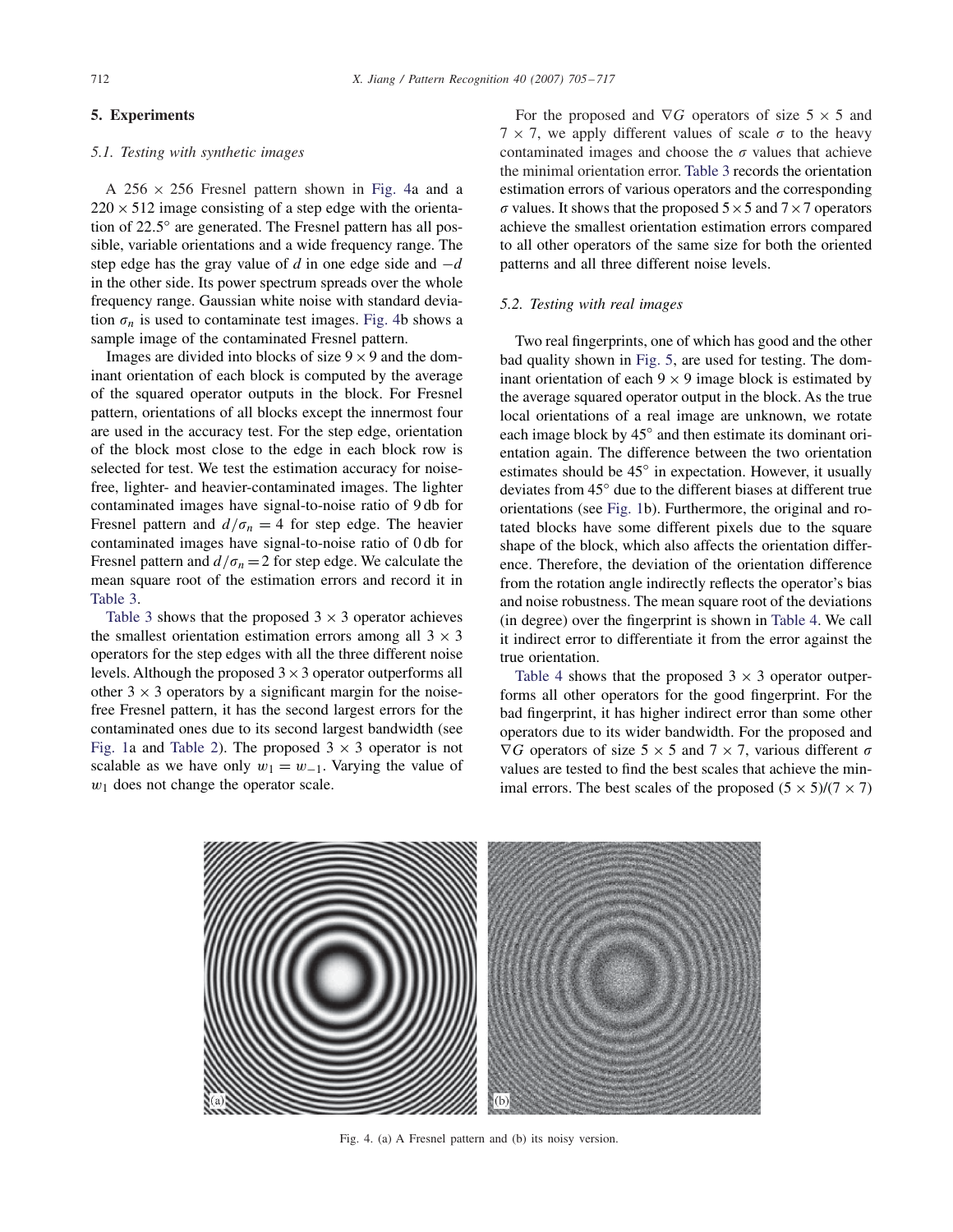Table 3 Mean square root of orientation estimation errors in degree of various operators

| Operator,                                  | Error for Fresnel pattern |              |              | Error for step edge |                |                  |  |
|--------------------------------------------|---------------------------|--------------|--------------|---------------------|----------------|------------------|--|
| $\sigma$ for Fresnel/step edge             | Noise free                | $S/N = 9 db$ | $S/N = 0$ db | Noise free          | $d/\sigma_n=4$ | $d/\sigma_n = 2$ |  |
| Prewitt $3 \times 3$                       | 1.6069                    | 2.3197       | 10.0446      | 3.0777              | 3.7534         | 4.8401           |  |
| Isotropic $3 \times 3$                     | 1.1817                    | 2.1951       | 10.1499      | 2.4937              | 3.0871         | 4.0973           |  |
| Sobel $3 \times 3$                         | 0.7486                    | 2.2680       | 10.8916      | 1.8925              | 2.3972         | 3.3702           |  |
| Circular $3 \times 3$                      | 0.7082                    | 2.2855       | 10.9497      | 1.8401              | 2.33523        | 3.3072           |  |
| Consistent $3 \times 3$                    | 0.5102                    | 2.3978       | 11.3040      | 1.6087              | 2.0500         | 3.0224           |  |
| Optimal $3 \times 3$                       | 0.5526                    | 2.3704       | 11.2219      | 1.6783              | 2.1079         | 3.0796           |  |
| $\nabla G$ 3 $\times$ 3, $\sigma$ = 0.5    | 0.6217                    | 3.6955       | 12.4320      | 2.5353              | 2.5028         | 3.3854           |  |
| Proposed $3 \times 3$                      | 0.1267                    | 2.9258       | 11.7633      | 1.5131              | 1.7037         | 2.6631           |  |
| Consistent $5 \times 5$                    | 0.1192                    | 1.2168       | 6.9815       | 1.0412              | 1.4448         | 2.2308           |  |
| Optimal $5 \times 5$                       | 0.1315                    | 1.2046       | 6.8911       | 1.0292              | 1.4376         | 2.2220           |  |
| DD $5 \times 5$                            | 0.1860                    | 1.2899       | 7.4251       | 1.0070              | 1.5138         | 2.4389           |  |
| $\nabla G$ 5 × 5, $\sigma = 1.43/1.04$     | 1.9831                    | 2.2448       | 5.2850       | 1.0331              | 1.4744         | 2.2406           |  |
| Proposed $5 \times 5$ , $\sigma = 4.3/4.3$ | 0.1118                    | 1.0054       | 5.1022       | 0.8232              | 1.2573         | 2.0047           |  |
| Optimal $7\times7$                         | 0.1262                    | 1.1166       | 5.1354       | 0.8940              | 1.4227         | 2.3232           |  |
| DD $7 \times 7$                            | 0.9671                    | 1.7227       | 6.0237       | 0.9403              | 1.4234         | 2.2757           |  |
| $\nabla G$ 7 × 7, $\sigma = 1.48/1.57$     | 1.2308                    | 1.5802       | 4.1259       | 0.9709              | 1.3431         | 2.0739           |  |
| Proposed $7 \times 7$ , $\sigma = 3.37/6$  | 0.1184                    | 0.9537       | 3.3378       | 0.5364              | 1.1321         | 1.9899           |  |



Fig. 5. Two fingerprints with good (left) and bad (right) quality.

operators are 4.3/2.8 and 4.3/6, respectively, for the good and bad fingerprints. Those of the ∇G operators are 0.920/1.179 and 1.170/1.512. To study the orientation estimation error with unmatched scales, we test operators with scales  $\sigma$  deviating from their best ones  $\sigma_m$ . The proposed operators with scales  $\sigma_m/2$  and  $2\sigma_m$  and the  $\nabla G$  operators with scales  $\sigma_m/\sqrt{2}$  and  $\sqrt{2}\sigma_m$  are tested. Their results are marked with signs − and +, respectively, in Table 4. It shows that the proposed  $5 \times 5$  and  $7 \times 7$  operators, even with the scale parameter that is half or two times of the best fitting one, achieve the lowest indirect errors compared with all other operators of the same size for both the real fingerprints. In contrast to that, the  $\nabla G$  operator performs badly if its scale is not properly selected. This demonstrates again the superiority of the proposed operators in respect of the orientation accuracy and the scale flexibility.

To test the computational cost, orientation vectors of all pixels of the above  $240 \times 270$  images were computed by a C program executed under Windows XP Professional O.S. on a HP xw4100 (Intel Pentium 4 at 3.0 GHz) PC. The average processing time of  $7 \times 7$  operators over 1000 images was recorded. For the single-scale application, all operators took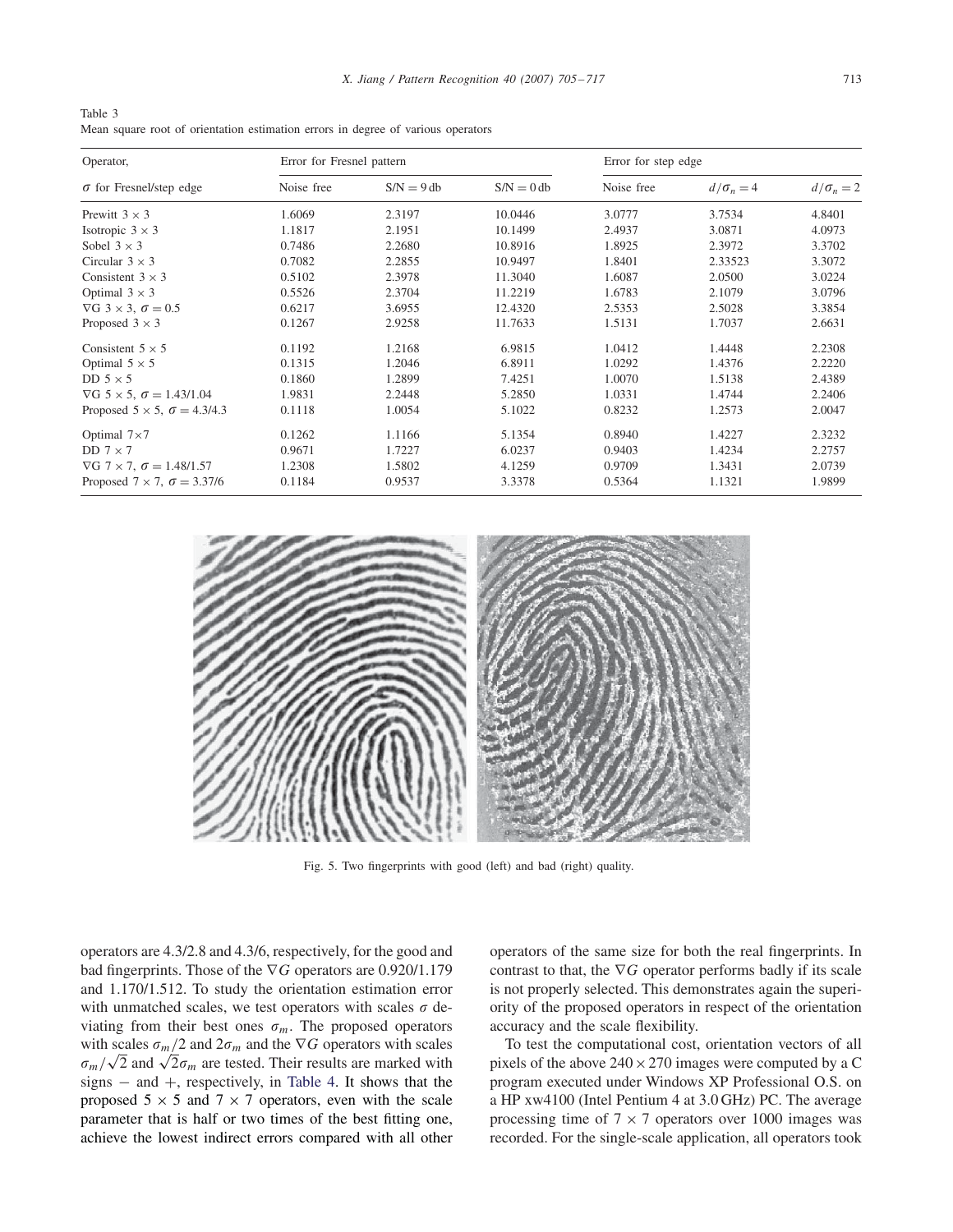| Table 4                                                                                 |  |  |  |  |  |
|-----------------------------------------------------------------------------------------|--|--|--|--|--|
| Deviation of orientation difference from the rotation angle caused by various operators |  |  |  |  |  |

| $3 \times 3$ | $G.$ im. | B. im.  | $5 \times 5$ | $G.$ im. | B. im. | $7 \times 7$ | $G.$ im. | B. im. |
|--------------|----------|---------|--------------|----------|--------|--------------|----------|--------|
| Consistent   | .8085    | 9.1493  | Consistent   | 1.5794   | 8.6014 |              |          |        |
| Optimal      | 1.8467   | 9.1675  | Optimal      | 1.5986   | 8.5276 | Optimal      | 1.4635   | 6.5174 |
|              |          |         | DD           | 1.6322   | 8.8008 | DD           | 1.7001   | 7.4853 |
| $\nabla G$   | 2.1607   | 11.0528 | $\nabla G$   | 1.6091   | 6.9210 | $\nabla G$   | 1.4736   | 5.5546 |
| Prewitt      | 2.6390   | 11.1267 | $\nabla G$ – | 1.7480   | 9.0032 | $\nabla G$ – | 1.6248   | 6.6542 |
| Isotropic    | 2.2461   | 9.7029  | $\nabla G +$ | 2.1335   | 7.5268 | $\nabla G+$  | 2.4942   | 6.4415 |
| Proposed     | 1.7961   | 9.4585  | Proposed     | 1.4428   | 6.4429 | Proposed     | 1.3747   | 5.0114 |
| Circular     | 1.9017   | 9.2973  | Proposed-    | 1.4611   | 6.5459 | Proposed-    | 1.4279   | 5.1685 |
| Sobel        | 1.9252   | 9.3421  | $Proposed+$  | 1.4387   | 6.4139 | $Proposed+$  | 1.3769   | 4.9780 |



Fig. 6. Estimated local orientations of the bad quality fingerprint in Fig. 5. Short lines marked by dot are for the proposed operator and unmarked ones are for the  $\nabla G$  operator. Both operators are of size  $5 \times 5$ .

12 ms. For the multiscale (five scales in the experiment) application, the  $\nabla G$  operator took 26 ms, while the proposed operator took only 15 ms.

Fig. 6 shows local orientations of the bad fingerprint estimated by the proposed ( $\sigma$  = 4.5) and  $\nabla G$  operators of size 5 × 5. For the 5 × 5  $\nabla G$  operator,  $\sigma$  = 0.8 is applied because it was recommended in Refs. [34,38]. Comparing the orientation estimates represented by short lines with the background fingerprint, Fig. 6 shows better orientation estimates of the proposed operator in the most cases where the different results of the two operators are visible.

Fig. 7 shows a real high quality image of size  $512 \times 512$ and one of its noise-contaminated version. The dominant orientation of each  $5 \times 5$  image block is estimated by the average squared operator output in the block. As the true local orientations of a real image are unknown, we compare different operators by evaluating the orientation coherence or anisotropy [29,30] of each image block, which shows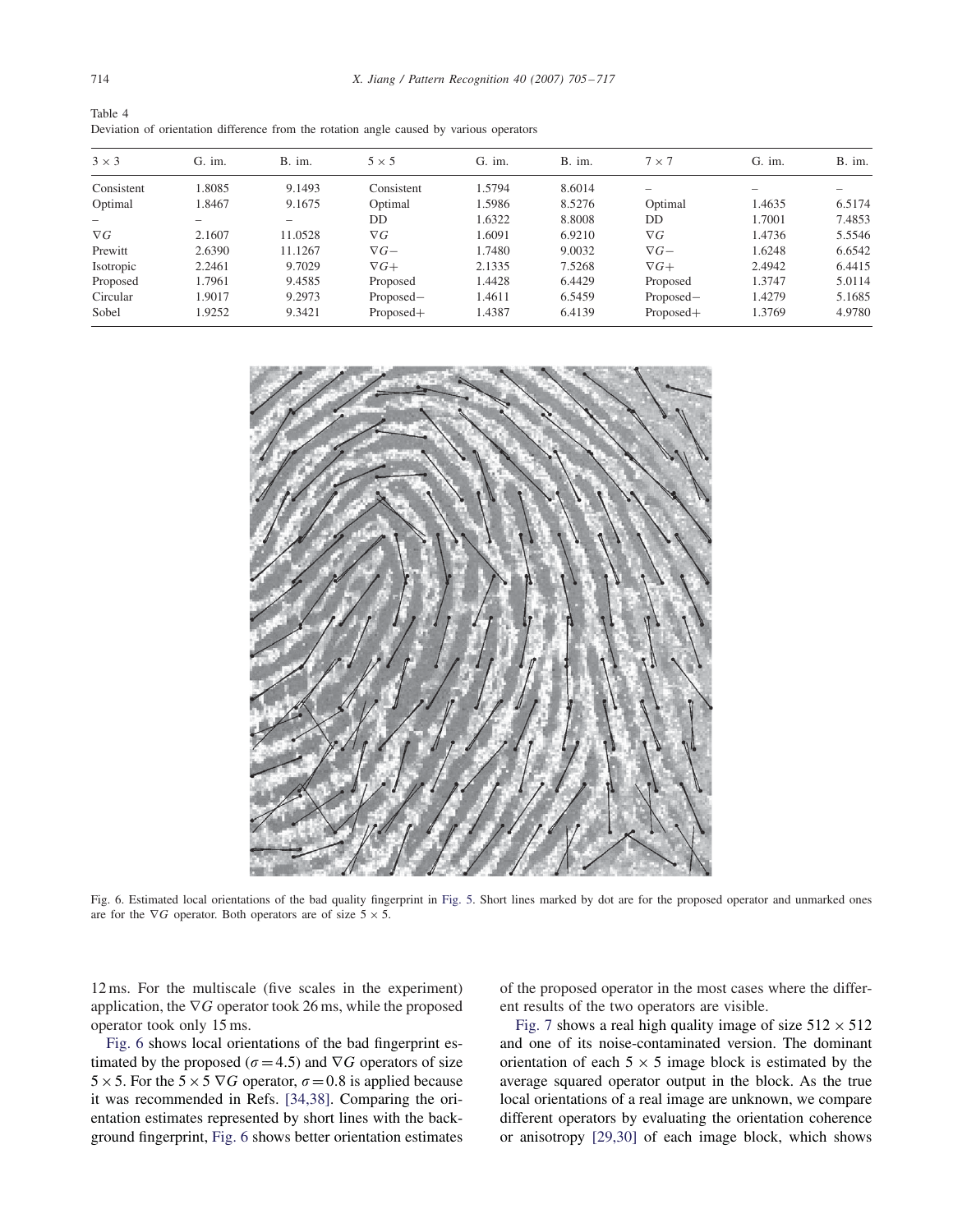

Fig. 7. A high quality image (left) and its noise-contaminated version (right).



Fig. 8. Significant orientations (coherence larger than 0.95) of the high quality image in Fig. 7 by the proposed  $5 \times 5$  operator (left) and the  $5 \times 5$  optimal operator (right).

the consistency or reliability of the estimated orientations in the block.

Applying the proposed  $5 \times 5$  operator on the high quality image of Fig. 7, 1209 out of the total 10 201 local orientations have the coherence larger than 0.95, which are plotted as short lines in Fig. 8 (left). Using the  $5 \times 5$  optimal operator, only 725 local orientations plotted in Fig. 8 (right) have the coherence larger than 0.95. For the noise-contaminated image of Fig. 7, the proposed operator produces 930 local orientations plotted in Fig. 9 (left) having the coherence larger than 0.65. The optimal operator generates 830 local orientations plotted in Fig. 9 (right) with the coherence larger than 0.65.

Both Fig. 8 on the high quality image and Fig. 9 on the noise-contaminated image show that the orientations estimated by the proposed operator have better coherence or consistency, or equivalently, less variation compared to the optimal operator. Fig. 9 further demonstrates that the proposed orientation operator is more robust to noise and captures the significant orientation information of an image better.

## **6. Conclusion**

This paper addresses problems of extracting local orientation features from the oriented image pattern. Noise and bias are the two causes of the orientation estimation error. Orientation bias caused by the discrete finite-size operator occurs even in the noise-free patterns and noise may result in significant estimation error if the operator scale does not well fit to the oriented pattern. Unlike gradient operators that approximate to differentiations, this work designs orientation operators by approximating to integrations. This is based on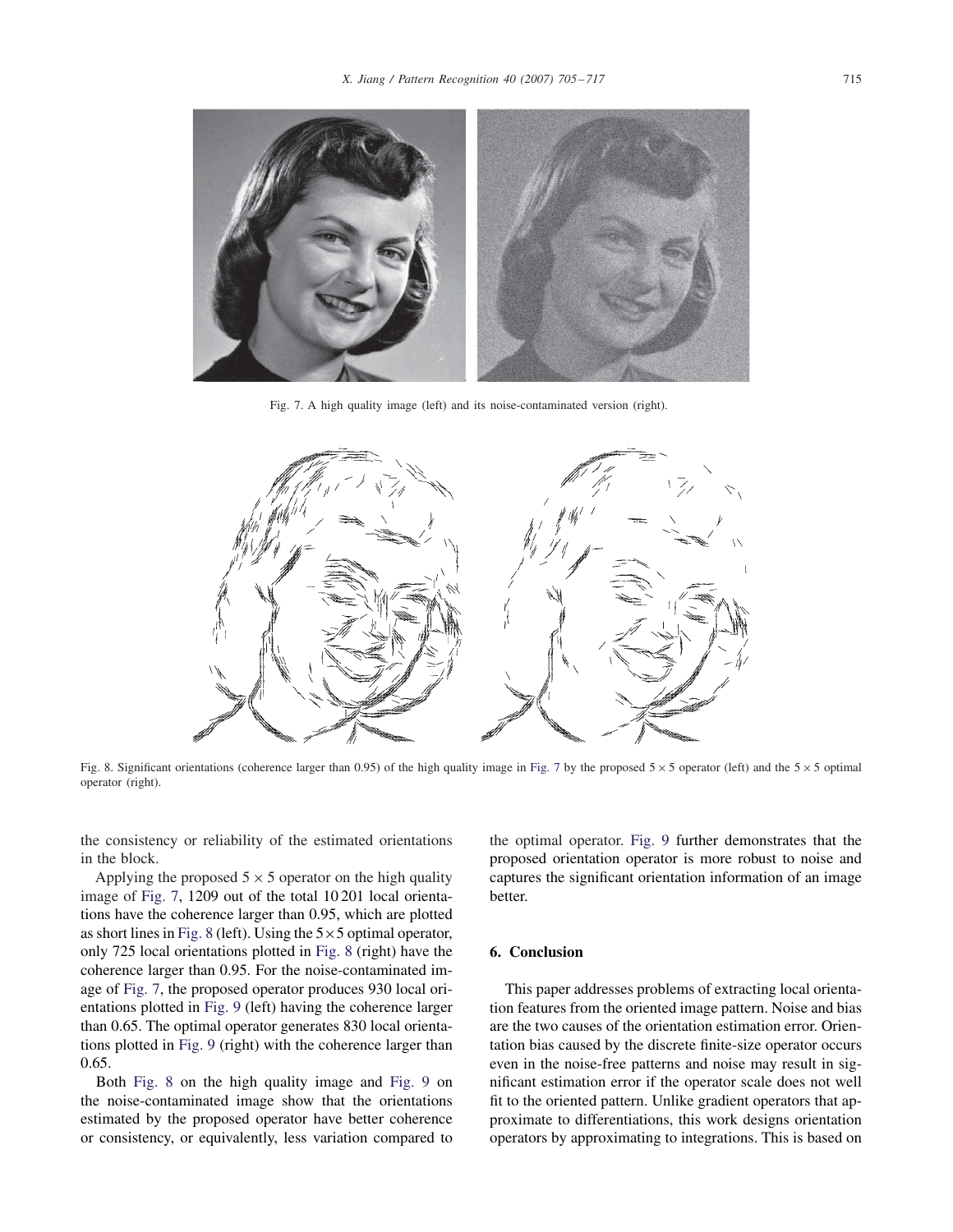

Fig. 9. Significant orientations (coherence larger than 0.65) of the noised image in Fig. 7 by the proposed  $5 \times 5$  operator (left) and the  $5 \times 5$  optimal operator (right).

the proof that an unbiased bandpass orientation estimate is achieved by the proper image integrations in a finite region. It circumvents problems of the roughening effects of differentiation and the limited operator size. Orientation bias of a discrete operator is minimized by the numerical approximation to the integrations. Furthermore, the resulting operator of size larger than  $3 \times 3$  is scalable. It has flexibility in the scale selection as the scale change does not violate the approximation or bias-minimization criteria. It therefore achieves high orientation estimation accuracy by well fitting the pattern scale while keeping the low orientation bias.

We develop an analytical formula to compute the orientation biases of various discrete operators. This formula is used in this work to study the characteristics of the proposed operators and to compare them with eight well-known gradient operators. It shows that the proposed operators of sizes  $3 \times 3$ ,  $5 \times 5$  and  $7 \times 7$  achieve the lowest orientation bias among all operators of the same sizes. We further test and compare the orientation estimation accuracies of various operators with some synthetic and real images. The results consistently demonstrate the superiority of the proposed operator to other gradient operators in respect of the orientation estimation accuracy and the flexibility in the scale selection.

In practical applications, the local pattern scale is often unknown or may vary significantly even within the image. Multiscale processing is thus necessary to find the best scale that fits the oriented pattern locally at a price of heavy computational load. Thanks to its fixed coefficients for a given size determined by the bias minimization and a free 1-D variable to control the operator scale, the proposed operator can significantly reduce the computational load for the multiscale orientation estimation comparing to other gradient operators. A future research topic is how to extend the proposed operator to the higher dimensional images.

## **References**

- [1] R. Machuca, A.L. Gilbert, Finding edges in noisy scenes, IEEE Trans. Pattern Anal. Mach. Intell. 3 (1) (1981) 103–111.
- [2] P.H. Gregson, Using angular dispersion of gradient direction for detecting edge ribbons, IEEE Trans. Pattern Anal. Mach. Intell. 15 (7) (1993) 682–696.
- [3] J.B. Martens, Local orientation analysis in images by means of the Hermite transform, IEEE Trans. Image Process. 6 (8) (1997) 1103–1116.
- [4] A.R. Rao, R.C. Jain, Computerized flow field analysis: oriented texture fields, IEEE Trans. Pattern Anal. Mach. Intell. 14 (7) (1992) 693–709.
- [5] J. Biguen, G.H. Granlund, J. Wiklund, Multidimensional orientation estimation with applications to texture analysis and optical flow, IEEE Trans. Pattern Anal. Mach. Intell. 13 (8) (1991) 775–789.
- [6] L. Hong, Y. Wan, A. Jain, Fingerprint image enhancement: algorithm and performance evaluation, IEEE Trans. Pattern Anal. Mach. Intell. 20 (8) (1998) 777–789.
- [7] X.D. Jiang, W.Y. Yau, W. Ser, Detecting the fingerprint minutiae by adaptive tracing the gray level ridge, Pattern Recognition 34 (5) (2001) 999–1013.
- [8] A. Jain, S. Prabhakar, L. Hong, A multichannel approach to fingerprint classification, IEEE Trans. Pattern Anal. Mach. Intell. 21 (4) (1999) 348–359.
- [9] R. Cappelli, A. Lumini, D. Maio, D. Maltoni, Fingerprint classification by directional image partitioning, IEEE Trans. Pattern Anal. Mach. Intell. 21 (5) (1999) 402–421.
- [10] C.H. Park, H. Park, Fingerprint classification using fast Fourier transform and nonlinear discriminant analysis, Pattern Recognition 38 (4) (2005) 495–503.
- [11] A. Jain, L. Hong, R. Bolle, On-line fingerprint verification, IEEE Trans. Pattern Anal. Mach. Intell. 19 (4) (1997) 302–314.
- [12] X.D. Jiang, W. Ser, On-line fingerprint template improvement, IEEE Trans. Pattern Anal. Mach. Intell. 24 (8) (2002) 1121–1126.
- [13] G. Robinson, Edge detection by compass gradient masks, Comput. Graph. Image Process. 6 (1977) 492–501.
- [14] W. Frei, C.-C. Chen, Fast boundary detection: a generalized and a new algorithm, IEEE Trans. Comput. 26 (10) (1977) 988–998.
- [15] R. Nevatia, K.R. Babu, Linear feature extraction and description, Comput. Vision Graph. Image Process. 13 (1980) 257–269.
- [16] M. Kawagoe, A. Tojo, Fingerprint pattern classification, Pattern Recognition 17 (1984) 295–303.